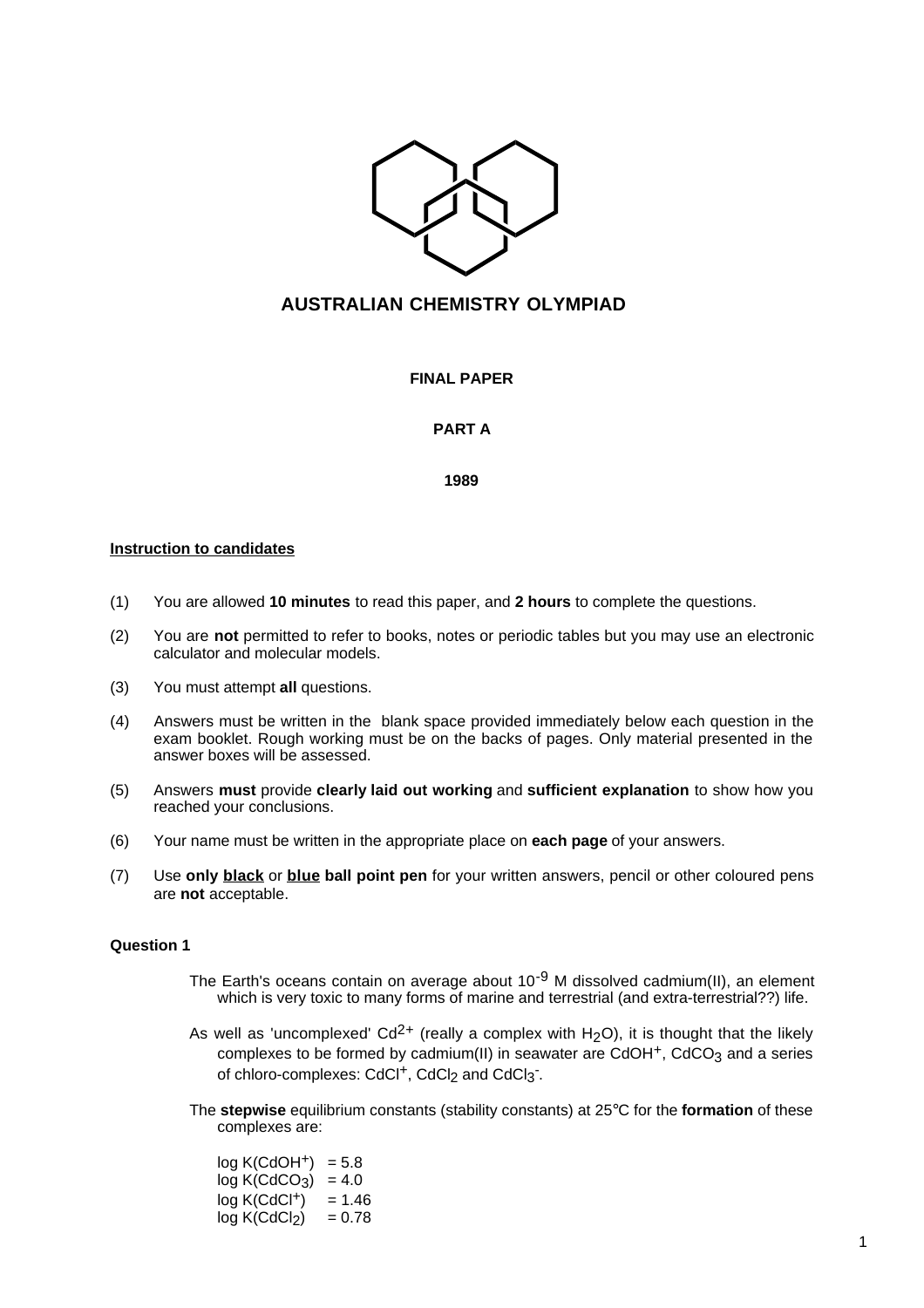$log K(CdCl<sub>3</sub><sup>-</sup>) = 0.07$ 

- For convenience, we write the **total** concentration of dissolved carbon dioxide as  $C_T$  and the **total** concentration of cadmium(II) as  $Cd<sub>T</sub>$ .
- At 25°C, the average pH of seawater is 8.0, the chloride concentration is 0.55M,  $C_T$  = 10<sup>-2.3</sup> M and  $Cd_T$  = 10<sup>-9</sup> M. The acid dissociation constants of "carbonic acid" in seawater are pK<sub>a1</sub> = 6.37 and pK<sub>a2</sub> = 10.33, and pK<sub>w</sub> = 13.7 in seawater at 25°C.
- (a) Derive an **expression** for the concentration of  $CO_3^2$  in seawater in terms of [H<sup>+</sup>],  $C_T$  and appropriate equilibrium constants. You do not need to numerically evaluate your expression.
- (b) Derive an **expression** for the concentration of CdOH<sup>+</sup> in seawater in terms of [H<sup>+</sup>], [Cd<sup>2+</sup>] and appropriate equilibrium constants. You do **not** need to numerically evaluate your expression.
- (c) Derive an **expression** for the concentration of CdCO<sub>3</sub> in seawater in terms of  $[H^+]$ ,  $[Cd^{2+}]$ , CT and appropriate equilibrium constants. You do **not** need to numerically evaluate your expression.
- (d) Derive **expressions** for the concentrations of each of the **three** chloro-complexes in seawater in terms of [Cl<sup>-</sup>], [Cd<sup>2+</sup>] and appropriate equilibrium constants. You do not **need** to numerically evaluate your expressions.
- (e) Using the mass-balance equation for cadmium, show that only 0.95% of cadmium is uncomplexed in seawater at 25°C.

### **Question 2**

- (a) With the aid of clearly labelled diagrams illustrate the orbitals and hybrid orbitals used to account for the shapes and bonding in any three of the following:
	- (i)  $BF_3$  (ii)  $Sef_6$  (iii)  $SF_4$  (iv)  $C_6H_6$  (v)  $NO_2^-$
- (b) Using the molecular orbital model, write electron configurations for the following diatomic species and calculate the bond orders. Which ones are paramagnetic?
	- (i)  $H_2$ <sup>-</sup> (ii) CO (iii) NO (iv)  $O_2$ <sup>+</sup> (v) N<sub>2</sub><sup>-</sup>
- (c) How many unpaired electrons do each of the following complex ions have in their ground state configurations? Your answer should include a clearly labelled d-orbital splitting diagram for each species.
	- (i)  $CoCl_4^{2-}$  (ii)  $Co(CN)_6^{4-}$  (iii)  $Co(NH_3)_6^{3+}$  (iv)  $Co(NH_3)_6^{2+}$  (v)  $CoF_6^{3-}$
- (d) Draw and name all the possible linkage, geometric and optical isomers of [Co(en)<sub>2</sub>(SCN)CI]Cl.

#### **Question 3**

- (a) Rather surprisingly 1,2,3-trichlorobenzene is manufactured from aniline by a multistep route, which involves a nitration. Can you suggest the various intermediate compounds in this synthesis and the reagents used in the different steps?
- (b) (i) Explain why the bromide  $(1)$  is unreactive to  $S_N1$  reaction conditions.

$$
\begin{array}{ccc}\n & CF_3 \\
 & | & \\
F_3C & -C & Br & \\
 & CF_3\n\end{array}
$$
\n(1)